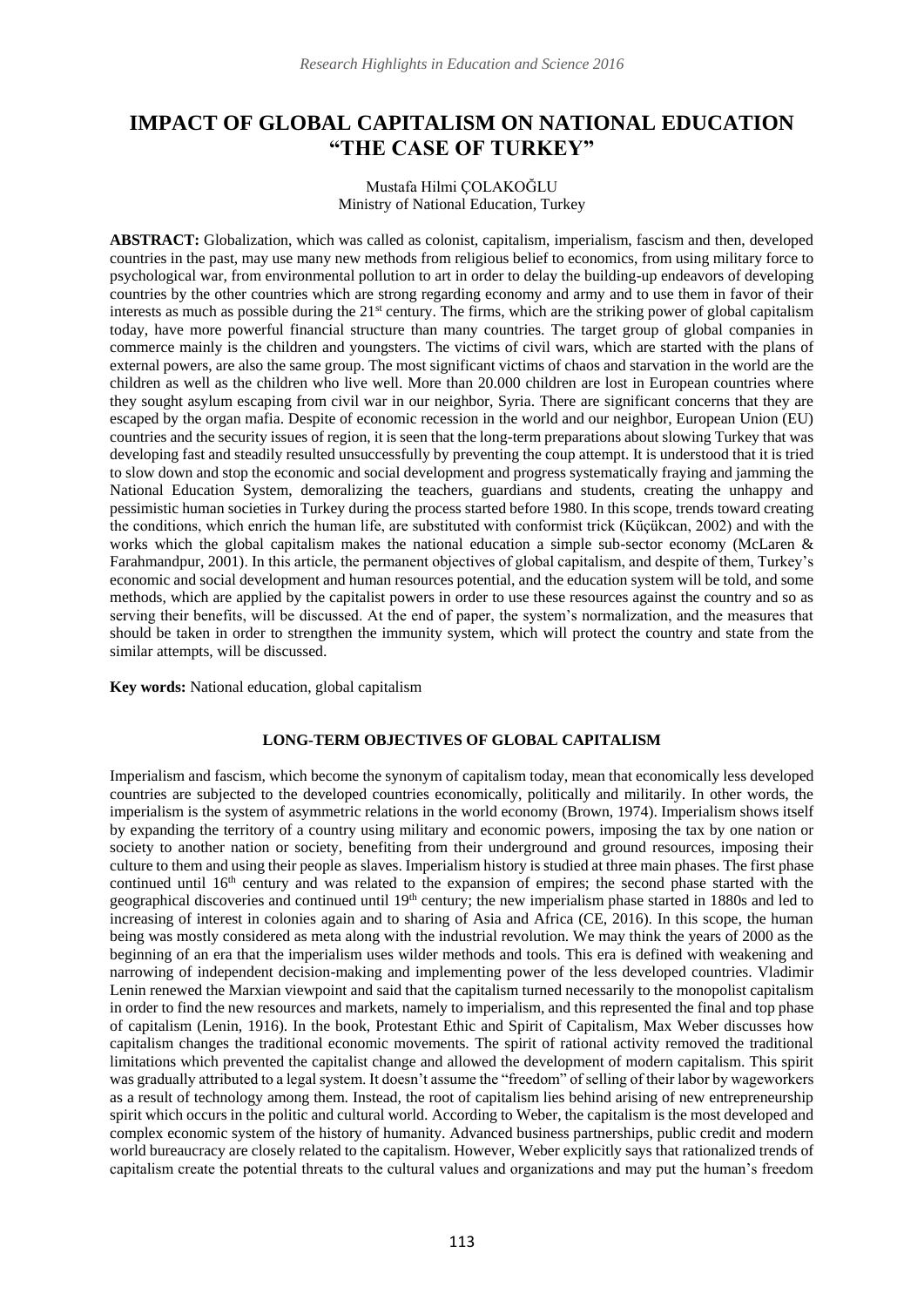to an iron cage (*stahlhartes Gehäuse*), and we may say that this prediction occurs in the education field (Weber, 1905).

As a nature of imperialism which has the global structure, it tends towards making the national education system of developing countries the sub-sector of international economic system (McLaren & Farahmandpur, 2001). According to the point of view developed by French Philosopher Michel Foucalt, LeonTikly states that the developed countries place importance on and give priority to creating the systems and resources which will serve to the management power necessary for increasing the economic power (Tikly, 2014). So, upon USA takes the position of UK that has the widest colonies of world in the world economy, other developing countries unavoidably go towards the position which will feed the USA's global power. Upon regional markets expand and the world becomes a single market, the global companies start to take place of capitalist countries in a crueler manner.

## **Economic and Social Development Targets of Turkey**

Let's briefly look at the economic and social structure and potential of Turkey that develops fast during this process based on the fundamental data and try to explain why global companies show deep interest in our country. The population in working age of Turkey that population reaches almost to 80 million is 58.134.000 according to the data of 2015. 26.856.000 out of 30.003.000 population in working age is employed. The number of unemployed person is 3.147.000 and proportionally, is 10.5%. The unemployment rate in young population is beyond the general average and is 19.3% (TUİK, 2016). Turkey, which is the 17th big economy of world with USD 718 billion GDP and 4% of GDP growing in 2015, targets to become one of first 10 countries in 2023 (World Bank, 2016)). Turkey stands at the threshold to high income today, with GNI per capita at 10,830 US dollars in 2014 (Nguyen, Taskin, & Yilmaz, 2016). World Bank defines high income economies as those with a GNI per capita of \$12,736 or more. In 2023, the 100<sup>th</sup> anniversary of establishing the Republic of Turkey, it is aimed that the population will be 82 million, national income will be USD 25.000 per capita, the export will increase from USD 155 billion to USD 500 billion and foreign trade volume will be USD 1 trillion, the employment rate will increase 10 points and working population will go beyond 30 million, and unemployment rate will decrease to 5%. As the education budget of governments is average 4.5% of GDP, it is 3% in Turkey (World Bank, 2016). Pre-school and adult educations will be provided to everybody and it will be ensured that 100% of schooling rate will be sustainable in 12-year compulsory education. In 2023, as all citizens will be covered by the National Health Insurance System, the number of physician per 100 thousand citizens will be minimum 210. It will be possible to travel with high speed trains to all big cities, and the travel between Ankara, the political capital city of Turkey and Istanbul, the economic capital city will take 1.5 hours by high speed train. More than half of 64 thousand kilometers of highway will have been dual carriageway, and one of 10 biggest ports of the world will be in Turkey. Turkey will develop its plane, satellite and defense industry, and will establish the aviation and ship building organized industry zones. Turkey will become the production and logistics center of 3 continents. Almost total 8.5 million hectars of all irrigable areas will be irrigable until 2023. As all citizens have broadband internet connection before 2023, minimum three nuclear energy plants will go into production. Today, 28.5 million persons of tourist number will reach to 50 million and tourism income to USD 50 billion annually. It will be Turkey where GAP, DAP, DOKAP and KOP regional development projects will have been completed and will have been turned to the granary, agriculture center of the world. The pluralistic and liberal constitutional order will gain strength by resolutely taking the democratizing steps, becoming the country having the most advanced democratic standards, and making the freedoms have advanced standards (KB, 2016).

#### **Public, Private Sectors, Foreign Capital Investments in Turkey and Investments Abroad**

Economic magnitude of Turkey is proven with which the rate of fixed capital investments of the private sector in total GDP is 15.9%. Annual investment amount reaches to 464 billion TL. The rate of private sector in the investments is 78%. Total investment to the education sector is 70.3 billion TL and 69.3 billion TL out of it is made by the private sector.

As a result of 5<sup>th</sup> Region Incentives to the private school investments and bursary by government to he private school students, the significant increasing and acceleration begin in education investments by the private sector. 3.631 incentive certificates were issued during January-October 2015. Forecasted total fixed investment amount is 81.6 billion TL, and forecasted new employment is 110.517 people. During this period, total 31.6 billion TL of incentive certificate was issued to 185 investment projects of foreign capital (ME, 2016).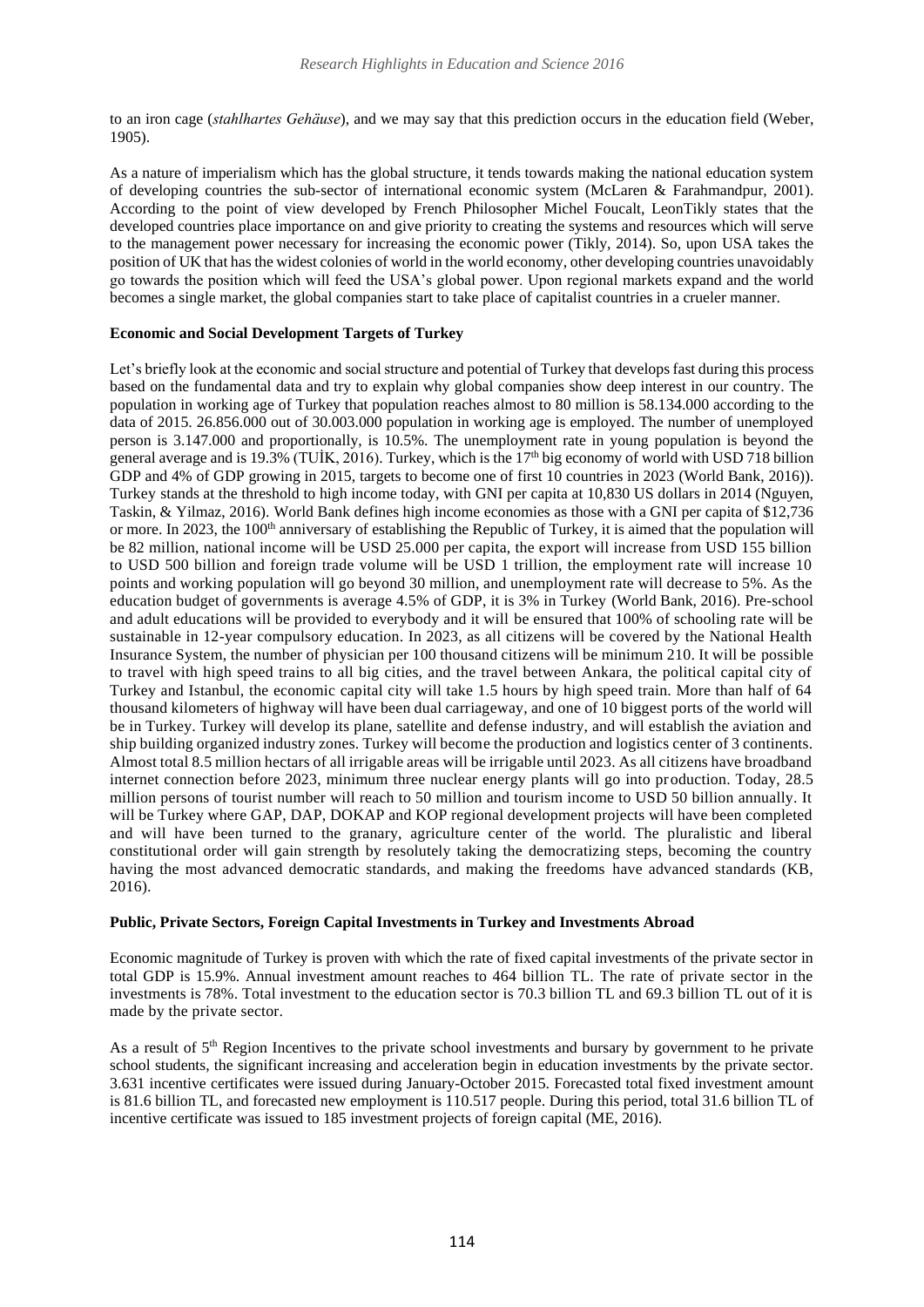| <b>Sector</b>         | <b>Public Sector</b> | <b>Private Sector</b> | <b>Total</b> |
|-----------------------|----------------------|-----------------------|--------------|
| <b>Mining</b>         | 9.575                | 6.288                 | 15.863       |
| <b>Production</b>     | 1.513                | 11.793                | 13.305       |
| <b>Energy</b>         | 1.015                | 138.874               | 139.889      |
| <b>Transport</b>      | 5.212                | 11.569                | 16.782       |
| <b>Tourism</b>        | 35.343               | 53.764                | 89.107       |
| Housing               | 787                  | 27.241                | 28.028       |
| <b>Education</b>      | 965                  | 69.303                | 70.268       |
| <b>Health</b>         | 13.807               | 12.563                | 26.370       |
| <b>Other Services</b> | 6.016                | 16.479                | 22.495       |
| Total                 | 100.954              | 363.039               | 463.993      |

Source:  $10^{th}$  Development Plan, 2014-2018

Capital inflow to the developing countries is USD 1.032 billion in 2014 (IIF, 2016). The capital inflow, which was USD 71.9 billion in 2013, was USD 42.8 billion to Turkey in 2014. Direct foreign capital inflow to the developing countries and emerging market economies was USD 534.8 billion in 2015. Net direct investment inflow to Turkey was USD 5.7 billion in 2014 and USD 9.2 billion during the first eleven months of 2015. About USD 2 billion of increasing in direct foreign capital investments by foreign residents to Turkey was effective in aforesaid growth. However, when we look at the qualities of these investments, we see that they are for consuming purpose and the profit is transferred abroad.

In 2014, the portfolio investment inflow to Turkey was USD 20.1 billion. As net USD 370 million of inflow occurred in investments of Government Securities in 2014, net USD 4.2 billion of plus occurred via securities exported by Treasury to abroad. Banks and other sectors provided USD 13.7 billion and USD 3.3 billion of capital inflows via exporting the securities to abroad in 2014. Net capital inflow was USD 16.9 billion in 2014 (KB, 2016).

# **Need for Qualified Labor Force Having Higher Global Competitiveness**

Turkey targets to train the personnel whom;

- Thinking, perceiving and problem solving capabilities are developed,
- Have the self-confidence and sense of responsibility and the entrepreneurship and innovativeness qualifications,
- Internalize the democratic values and national culture,
- Able to interpret the different cultures, and develop the personality and skills,
- Open to sharing and communication,
- Have the strong artistic and aesthetic senses, open to the scientific developments, and tend to use and production of technology,
- Meet the requirements of information society, and are productive and happy
- Convert the knowledge which they produce to the product, technology and service and share them,

with an education system, which provides the equal opportunity to each citizen that approaches to 80 million, and is quality and sensitive to the needs of society and economy (MEB, 2016). As seen from the number of student given in Table 2, the number of students in formal and informal education in Turkey is about 40 million. This capacity attracts the attention of global companies.

Human and physical infrastructure was improved in order to provide more qualified, extensive and easily accessible educational services for the purpose of creating strong society with the qualified manpower, the schooling rate increased, the number of student per classroom was minimized, and continuity of attending the education by girls and poor students was provided. The mobile teaching was strengthened, it was concentrated on in-service training of teachers, and accession to education was increased and the quality of education was improved. The schooling rate in pre-school education is 46.83% according to the data from 2014-2015 academic year. The number of student in pre-school education is 1.200.000, and gradually increases. The steps are taken in order to support the accession of houses and regions with limited possibilities. It is still struggled against the problems such as late enrolling to the primary school, higher absence rates, those, who leave the school before being graduated, and accession of children, notably the girls to the education in rural areas. The rate of girls in those, who are graduated from the primary school, is 48.5% during 2013- 2014 academic year, and the difference between the genders reduces as of the years (KB, 2016)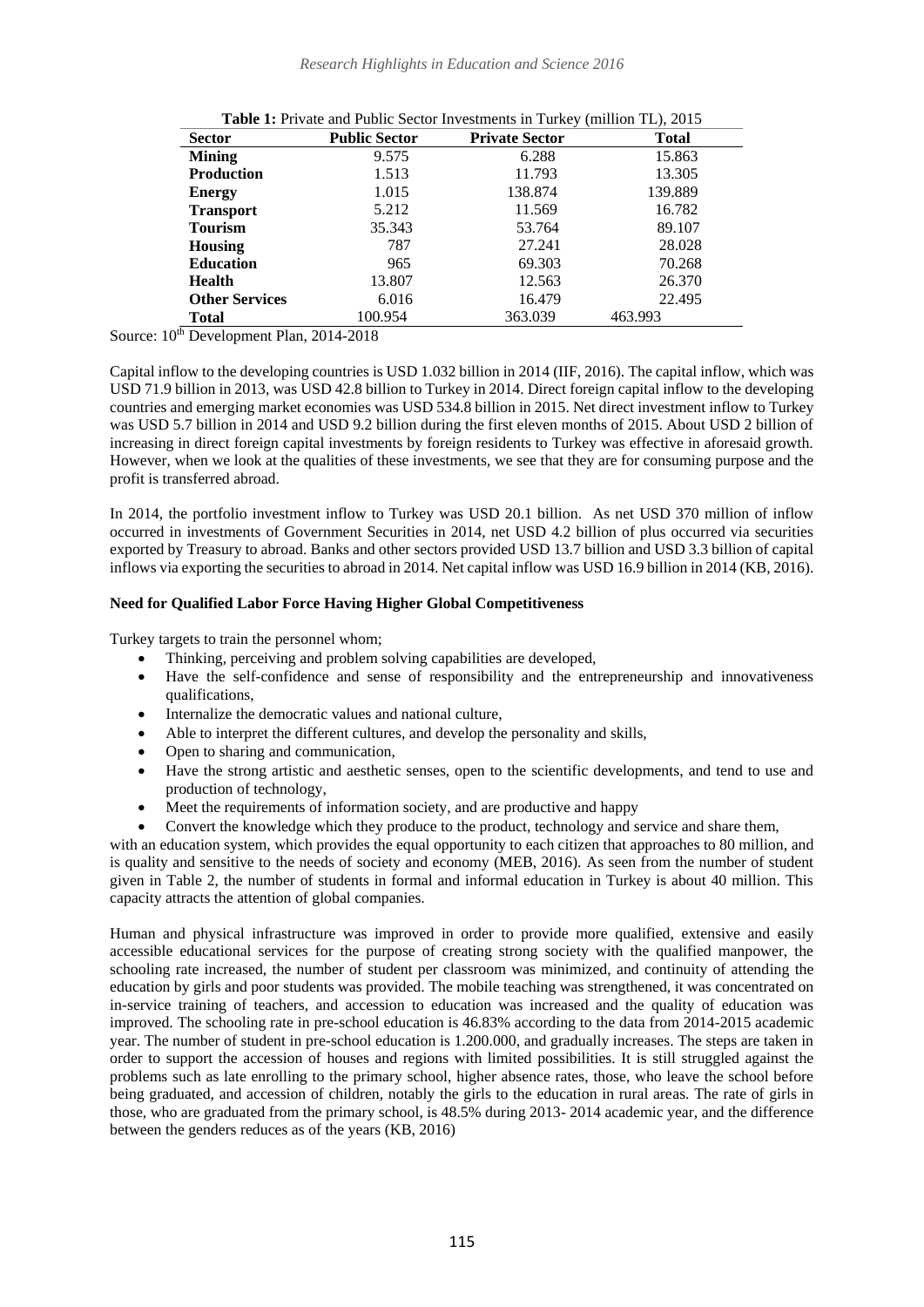|                                       | <b>Number of Student</b> | Gross Schooling Rate (%) |
|---------------------------------------|--------------------------|--------------------------|
| <b>Pre-School Education</b>           | 1.156.000                | 46.8                     |
| <b>Primary School</b>                 | 10.712.000               | 103.9                    |
| <b>Secondary School</b>               | 5.691.000                | 107,4                    |
| <b>Common High School</b>             | 2.902.000                | 54,8                     |
| <b>Vocational High School</b>         | 2.788.000                | 52,6                     |
| <b>Higher Education</b>               | 5.642.000                | 109.6                    |
| <b>Students of Informal Education</b> | 9.908.000                |                          |
| <b>Total Number of Student</b>        | 38.799.000               |                          |

|  | Table 2. Number of Student according to the Levels, 2014-2015 |  |
|--|---------------------------------------------------------------|--|
|  |                                                               |  |

**Source:** MoNE Education Statistics, 2015

In Turkey where the compulsory education is 12 years, the number of student exceeds 11 million in primary school and 6 million in secondary school. As the number of student approaches to 6 million in higher education, the number of student reaches to 10 million in informal education. Net schooling rate is 79.4% in secondary education. The regional differences tend to reduce in terms of schooling rate. Even though the rate of passing from primary education to secondary education is 94.8% throughout Turkey, upon increasing the duration of compulsory education to 12 years, the net increasing continues in passing from primary education to secondary education and thus, schooling rate in secondary education. Investments are still made in order to increase the learning environment qualities based on the principle of equal accession opportunity, restructure the teacher training and development system, ensure the efficiency in the monitoring and evaluation activities, ensure the conformity of curriculum to the knowledge and communication technologies, minimize the number of student per classroom and teacher, and to pass from dual education to full time education in the primary education. Number of student per classroom reduced below 30 and per teacher below 20 in the primary education. Number of student per classroom reduced below 30 and per teacher below 15 in the secondary education (MEB, 2016). The rate of primary school students, who attend the full-time education, is 46%, rate of secondary school students 53% and rate of high school students 82% during 2014-2015 academic year. As the importance giving to gaining of basic skills in education increases, the Project on Action of Increasing the Opportunities and Improving the Technology (FATİH), which is started in order to benefit from information technologies in education, is currently maintained. Turkish Professional and Technical Education Strategy Document and Action Plan (2014-2018), and Turkish Life-Long Learning Strategy Document and Action Plan (2014-2018) are implemented. The National Qualification System is created, and the procedures on developing the professional standards and evaluation and certification of students are currently maintained (MEB, 2016). The education is provided on 300 branches almost in 60 fields in our vocational and technical schools.

The interaction between the faculties educating the teachers and application of 12-year compulsory education is strengthened, the teachers' qualifications are considered as basis, and the core and external evaluation system is created.

Universities are available in all cities and total number of universities reaches to 185, 109 state and 76 foundation universities. In our universities, the education is provided by 150.000 faculty members to 3 million students (YÖK, 2016). Quota in higher education reached to 823.739 in 2015. The number of application to the Student Selection and Placement Test went beyond 2 million in 2014 (ÖSYM, 2016). One fourth of students, who are graduated from the high schools every year, may attend the university. For this reason, the attention is paid to improve the professional guidance services at secondary education level. There are 20 students per faculty member in the bachelor degree. As the rate of those, who have the secondary and higher education level in 25-64 age range, is 36% in Turkey, OECD average is 76%. The dormitory capacity at higher education level reaches to 900.000 and only half of demand is met (YURTKUR, 2016). As total number of international students in the world is about 4.5 million, the rate is 12% in Turkey. There were 155.000 applications to Turkish Bursaries during 2015-2016 academic year.

Turkey accepted 3 million refugees as a result of terror and civil war at its southeast border (AFAD, 2016). As Germany, etc. supports the immigration of those who are qualified among them to the EU countries, Turkey has to find solution for unemployed people who are not qualified. There is a Turkish community with 5.5 million populations abroad, 4.6 million of them in West European countries. Number of citizens, who live abroad and come back to the country, is 3 million (TDİB, 2016). There are 2 million of registered unemployed people despite of almost five million of registered employed people in Turkey (İŞKUR, 2016). 425.000 out of them are graduated from primary school and this is an important disadvantage. 352.000 persons attended the training programs organized by İŞKUR for the active labor force in order to improve the qualification of unemployed persons and to increase the opportunity to find job during January-May 2016, and 360.000 people the programs on training of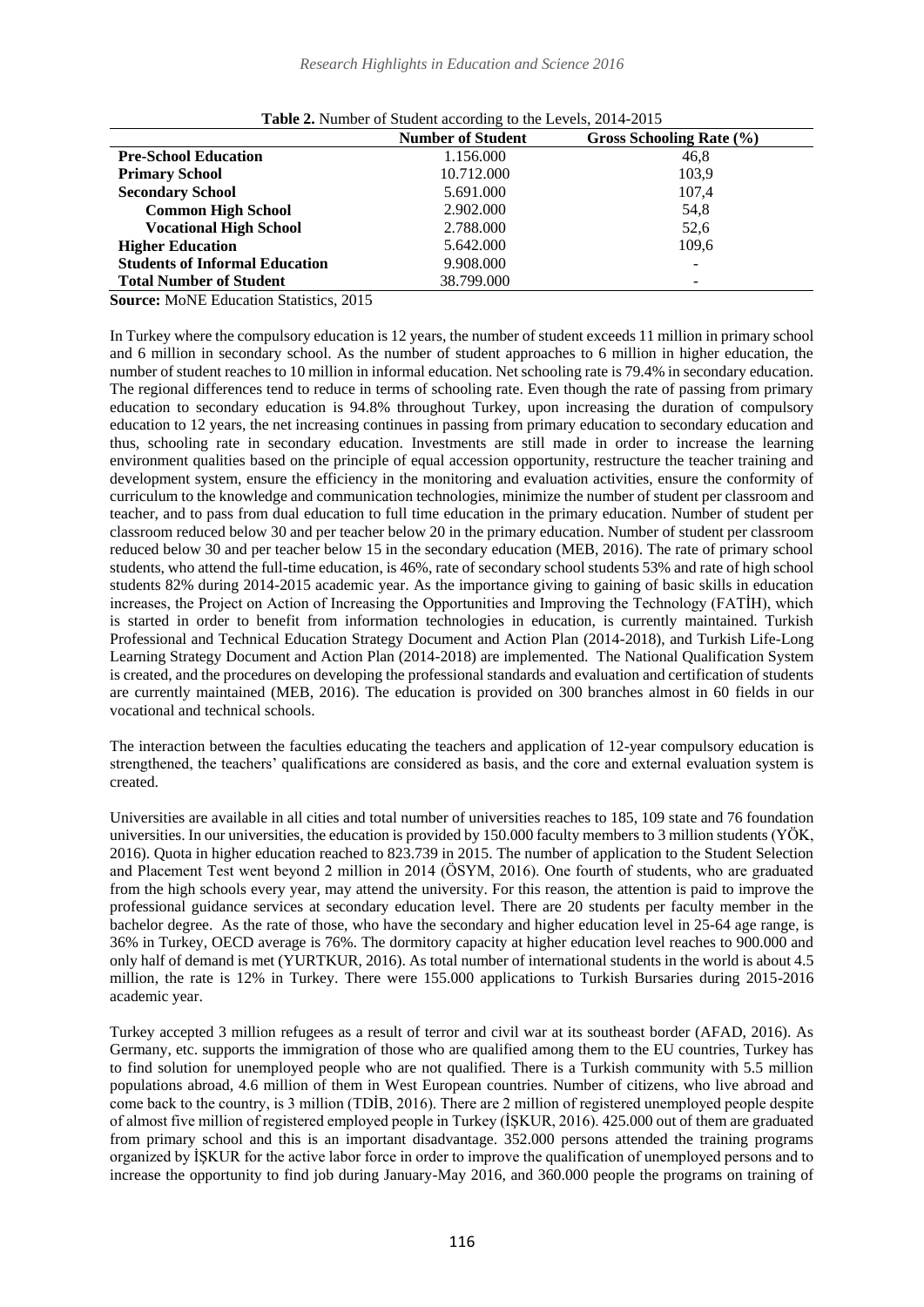adults. The number of persons, who attend the employment-guaranteed training, is 88.000. During the same period, the job counseling was provided to 288.000 persons, and professional counseling to 9.000 persons. Average 50.000 persons are benefiting from unemployment fund monthly. On the other hand, despite of 2.043.000 vacancies taken from the employers in 2015, employment of 890.000 persons shows the qualification and wage problems as a result of 6 million interviews between employer-employee candidates. 1 million disabled, former convicted persons and terror victims look for the job. 12.000 operation staff is sought in agriculture sector.

| Table 3. Data on Labor Force and Employment              |                  |                    |                |  |  |
|----------------------------------------------------------|------------------|--------------------|----------------|--|--|
|                                                          | January-May 2016 |                    |                |  |  |
|                                                          | <b>Total</b>     | Men                | Women          |  |  |
| <b>Total</b>                                             | 1.293.386        | 792.427            | 500.959        |  |  |
| <b>Unemployed</b>                                        | 700.282          | 390.146            | 310.136        |  |  |
| <b>Other</b>                                             | 593.104          | 402.281            | 190.823        |  |  |
|                                                          | <b>Total</b>     | <b>Public</b>      | <b>Private</b> |  |  |
|                                                          | 897.155          | 3.483              | 893.672        |  |  |
| <b>Number of Unemployed who Interviews with Employer</b> | 2.603.436        | 1.759.115          | 844.321        |  |  |
|                                                          | <b>Total</b>     | Men                | Women          |  |  |
| <b>Total</b>                                             |                  |                    |                |  |  |
| <b>Employed Disabled</b>                                 | 7.393            | 6.264              | 1.129          |  |  |
| <b>Former Convicted</b>                                  | 106              | 105                |                |  |  |
| Number of registered labor force                         | 4.683.187        | 2.853.396          | 1.829.791      |  |  |
| Number of registered unemployed                          |                  | 1.055.089          | 901.137        |  |  |
| Number of persons who apply for working abroad           |                  | 1.090              | 193            |  |  |
| Number of persons, employed abroad                       | 10.112           | 10.072             | 40             |  |  |
|                                                          |                  | 1.956.226<br>1.283 |                |  |  |

**Source:** İŞKUR, May 2016

# **Ambitions of Capitalist Countries on Education System of Developing Countries**

It is found that the education system of Soviet Union was closely monitored in the report issued by USA in 1952 and education system of China in the report issued in 1969 (CES, 2016). World economy, which could not find the source for education of poor children, spent USD 2 trillion in the wars which 600.000 people died during 2001- 2016 (Washington Post, 2006).

The countries, where accepted the qualified persons as migrant workers and employed them with low salaries in the non-qualified and risky jobs in the past, also went towards the qualified manpower later. At the first phase, the bursaries were granted and the educated people did not go back to their countries and worked on behalf of those countries or were used in order to expand the technology of developed country in their countries after returning. With expansion of global companies, the people of developing countries were educated in their countries, but with capitalist system and in the foreign language, and began to work in the global companies in their countries. Now, let's study how the global powers benefit from economic and social structures which we mention above under the headings below.

## **Foreign Student Market**

Education of foreign student, which is perceived as the assistance of developed countries to the developing countries in the past, turns to a big economic market today. Advanced transport and communication means increasing of foreign investments, developing of manners of making business together, global trade and technologic developments increase the international student volume. According to 2012 data from OECD, the magnitude of market of the student, who is educated abroad, reaches to 4.3 million of student and USD 100 billion of financial volume. According to OECD reports, it is expected that these figures will increase two folds in 2020. Turkey spends USD 1.5 billion for education abroad per year (OECD, 2016). As the students of less developed countries went to the developed countries in the past, China, Russia, South Korea, Japan and Asian countries are also preferred recently. The preference of Turkish students is the universities in UK, USA and Asian countries, especially in Malaysia due to developing position of China in recent years. About 12.000 students from Turkey, where is at 15<sup>th</sup> rank in ranking of country that sends the most student abroad, go to USA for attending the bachelor and master degrees annually, and about 15.000 students attend the language schools and other programs. About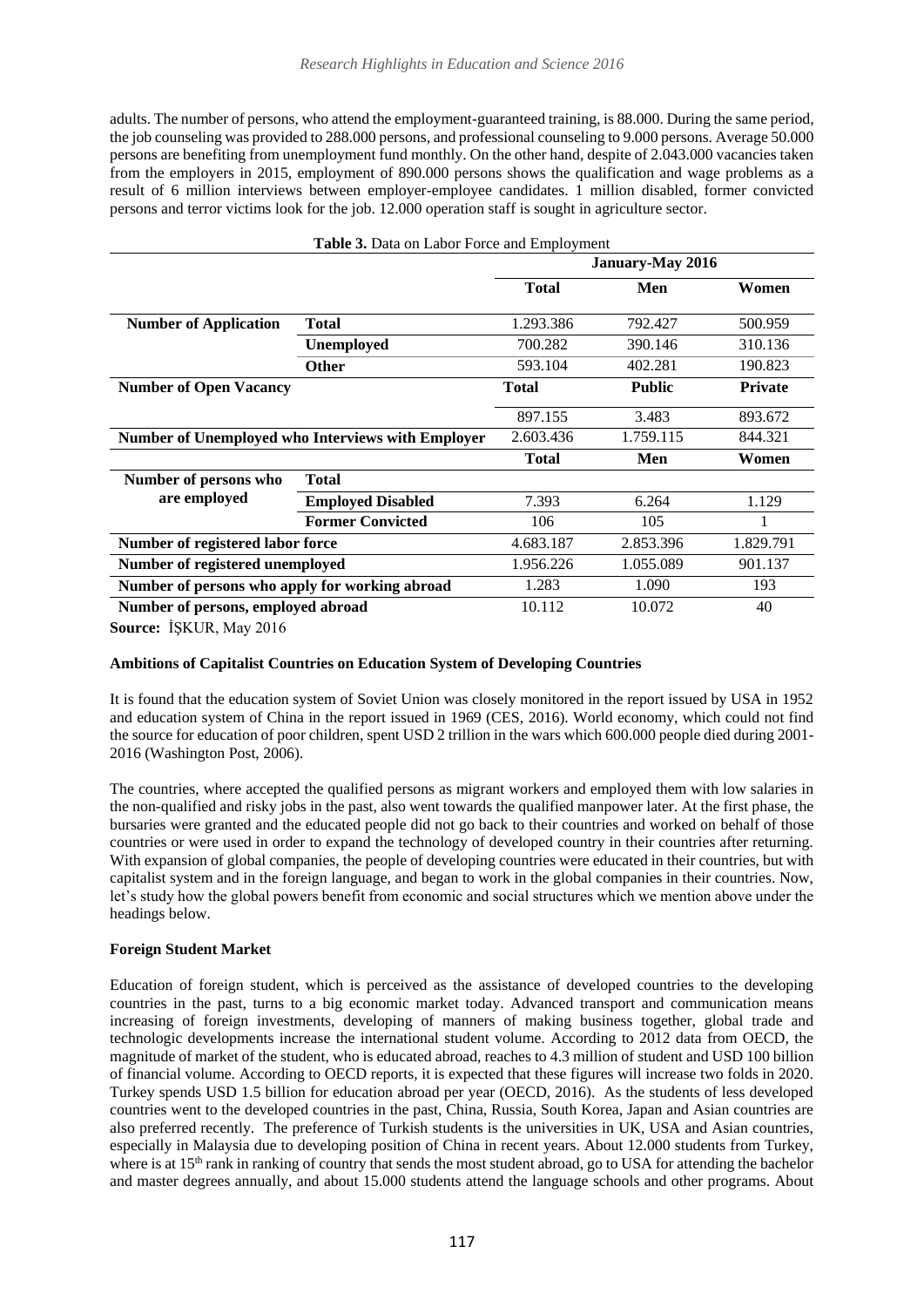30.000 Turkish students in UK and about 10.000 in Germany attend the bachelor and master degrees and language education annually. The number of Turkish student in the countries such as Russia and China is only about 1.000 annually, but increases fast (MD, 2015). The shares of USA, UK, Canada and Australia in the foreign student market are 60% and gradually increase (WES, 2016).

The tuition, which the students who go abroad from Turkey and attend the education pay, is about USD 20.000 annually and their other expenses are about USD 30.000. According to UNESCO reports, it is expected that the number of foreign student, which is 3.5 million in the world, 2009, would be 8 million in 2020. China, which is the country that sends the most student, 600.000 abroad in the world in 2012, plans to be the country that both accepts and sends the most student outgrowing than USA in 2020 (UNESCO, 2016).

# **External Dependence in Education Investments and Higher Value Added Sectors**

Total of annual public investments of Turkey is 65 billion TL, and the education investment budget is 11 billion TL. It is estimated that the education investment budget of private sector is 1 billion TL. Considering that annual tuition of private schools is about 20.000 TL in Turkey where there are 20 million of K12 student, there is big market for private school sector. Accelerating the adaptation of STEM (Science Technology Engineering Mathematics) approach to the system, increasing of use of technology, creating the new professions in the areas such as devices necessary for practical training and nanotechnology, health sciences, advanced material technologies, etc., establishing the education laboratories in the developed countries, preparing the education materials provide the significant economic opportunities in transport and accommodation services and create the new markets. We may see in many examples that the information technologies, biotechnology and similar advanced technologies are used by the global capital to maximize the profit, instead of increasing the happiness, welfare and confidence of people.

## **Making the Curriculum Dependent to Foreign Sources**

It is fact that upon making the education system dependent to the developed countries with curriculum and content, this was turned to an economic opportunity in the past. We see that the curriculum in education on economy evolves toward the capitalist economy and to training the human resources for global companies. Using English as a second language and in education on information and communication technologies in many countries provides the economic advantages to USA and UK. The open-sourced platforms, financed by the government, become, in fact, the customer for paid education services. Those countries provide the open education service via Open Universities to the students worldwide and issue the diploma and certificate on certain programs. Thus, they educate and gain thousands of youngsters whom they reach to hurdling the barriers such as visa, permission, bureaucracy, tax, etc. according to its system and expectation. All these reasons make our education system force to learn the foreign languages without learning our mother tongue.

## **Cultural Imperialism and Weakening of Using of Mother Tongue**

Cultural imperialism is that the those, who are strong, affect other less developed cultures, especially via mass media and assimilate them, and to facilitate the colonization. The possibilities, provided by the mass media, are used as an efficient control method in order that those, who are strong, communicate their cultural values to the people of other countries and in order to weaken their attachment to their values. Cultural imperialism performs the mission which creates the proper basis for implementing other imperialism methods, and reduces the reactions of communities to minimum. In Africa where the cultural imperialism was implemented first, pacification of local languages by the imperialist nations, forgetting the local cultures and finally, expansion of religious elements in south and at center regions of the continent as well as the armed actions attract the attention. The most important example of cultural imperialism in 20<sup>th</sup> century is the Anglo-American culture. It was observed that the communist parties in the member countries supported the Soviet's foreign policy and culture and Russian was the mother tongue of Turks during the Cold War era. So, the national education system of weak countries turns to the economic sub-sector of strong countries.

As giving importance to the education in foreign language increases gradually, it gradually decreases in mother tongue. The results from PISA Program for International Student Assessment support it (PISA, 2016). This means that our youngsters, who are our future, are defenseless against the cultural effect and wind of competitor countries. Considering the education qualities of schools, the quality school and school, providing education in foreign language, have the equal meaning.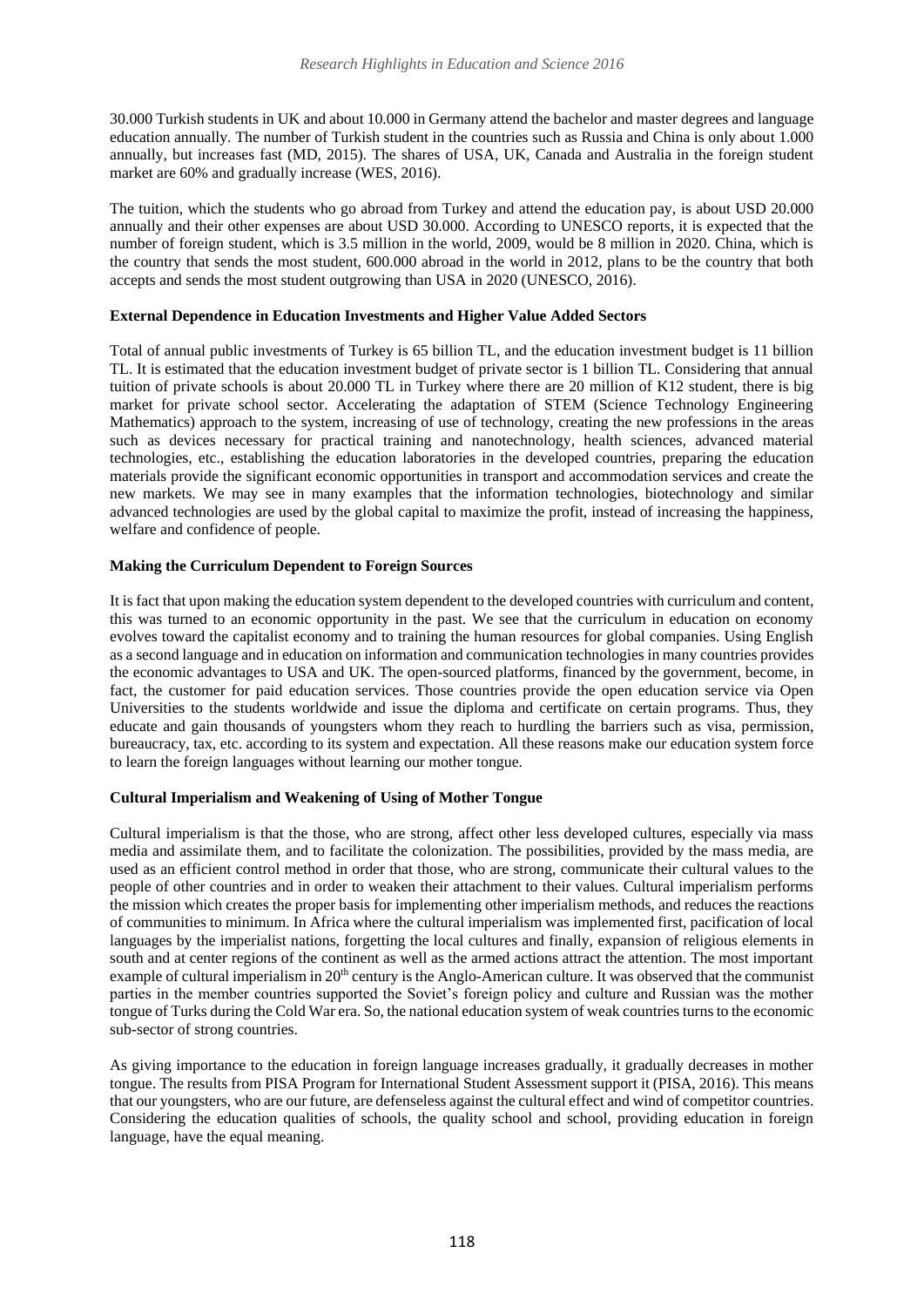The exams and comparisons made by OECD such as PISA and TIMMS reduce the nations' confidence to their national education systems and countries, and the youngsters of that country go abroad assuming that they would be educated better and would have more superior living standards.

#### **Academic Research Fields**

It is observed that the students, who attend the postgraduate education on social and economic areas in the foreign countries, select their dissertation subjects about determining the social and ethnic structures, weaknesses and job opportunities of their countries. It is also attracted the attention that those students are directed to the academic studies in certain universities. The cultural programs, which aim to make the students "global citizens", except their academic studies, are implemented to the students. It is determined that the students, who go abroad, are exploited upon approaching under the vision of social aid.

It is ignored on which subjects the students, who are sent for postgraduate education abroad, should study, what kind of works are expected from them when come back, and there are significant weaknesses on qualification, and the scientific factors in determining the students.

## **Personalization of Society and Weakening of the Sense of Belonging**

The media channels, which attract the youngsters' interest with broadcasting and programs and realize the capitalist transition step by step, are considered as the symbols of imposing the capitalist education and culture to the world. According to [Max Horkheimer](https://tr.wikipedia.org/wiki/Max_Horkheimer) and [Theodor W. Adorno](https://tr.wikipedia.org/wiki/Theodor_W._Adorno) from [Frankfurt School, t](https://tr.wikipedia.org/wiki/Frankfurt_Okulu)he culture industry regenerates the targeted society at every level, infrastructure or superstructure and follows the legalization method. Standardizing the products of imperialist culture worldwide and rationalizing the promotion and distribution techniques are the important technique of cultural imperialism. As they asserted in their work, Dialect of Enlightenment, the media makes the human knock out, creates the virtual needs, and has the society perceive their cultural values as degenerate. (Horkheimer & Adorno, 1947) Media doesn't give opportunity to the society to select and analyze the cultural elements. As a result, the societies, subjected to the educational and cultural imperialism, become the devices of imperialist education and culture. It is found that the students, whom are sent abroad to be educated in the countries that are scientifically and culturally developed and to provide the science and technology of such countries to their citizens, turn, on the contrary, to the persons who give importance to their personal benefits only, become estranged to their society and country that send them abroad for education and training by granting the bursary with their scarce resources and turn to the instrument of global economy under the influence of aforesaid movements.

#### **Global Brain Drain**

Considering the conditions and areas of bursaries granted by the developed countries, we see that the bursary application, which is introduced as the humanitarian aid, is, in fact, for the long-term objectives of developed countries. There are gradually increasing observations about which international competitions, open for participation of all countries, is for purpose of attracting the qualified students to the education market of developed countries. When the youngsters from countries such as China, etc. go to other countries for education purpose, they live together and when they complete their education, as they go back to their countries in order to use what they learnt for their countries, but the youngsters from other countries start to work for benefit of developed country under the influence of factors such as living conditions, etc. It is found that the educational consultancies are not sufficient and qualified in terms of academic studies and social environments in the countries where the students from Turkey go to. The countries that still accept the most foreign students are USA, UK, Australia, France, Germany and China. Even though the significant part of Turkish students go abroad with their resources, British Council, Fullbright, Campus France, DAAD, China Scholarship Council, Swedish Institute, Holland Nuffic come to the forefront as the institutions granting bursary. It is known clearly and transparently that economically developed countries select the successful and clever students and grant the bursary to them and aim that after those countries educate them well, they will not let them go back to their countries or will employ them as the qualified labor force in the foreign investments within their countries. After the students, who are not financially sufficient, but attend the education abroad with their resources in order to catch a good future and employment opportunities, are graduated, they don't leave and work in such countries in order to earn their lives or go back to their countries and are employed by the global companies of such countries and produce the value added on behalf of them.

Instead of educating the individuals who produce the knowledge by gaining the nature of knowledge via education programs, the individuals, who use the knowledge that is produced and transferred by others to the technology, and don't understand the nature of it, and follow the trendy concepts uncomprehendingly, are grown. It is observed in the area of Education Sciences that it is tried to transform the education system with the starry-eyed, empty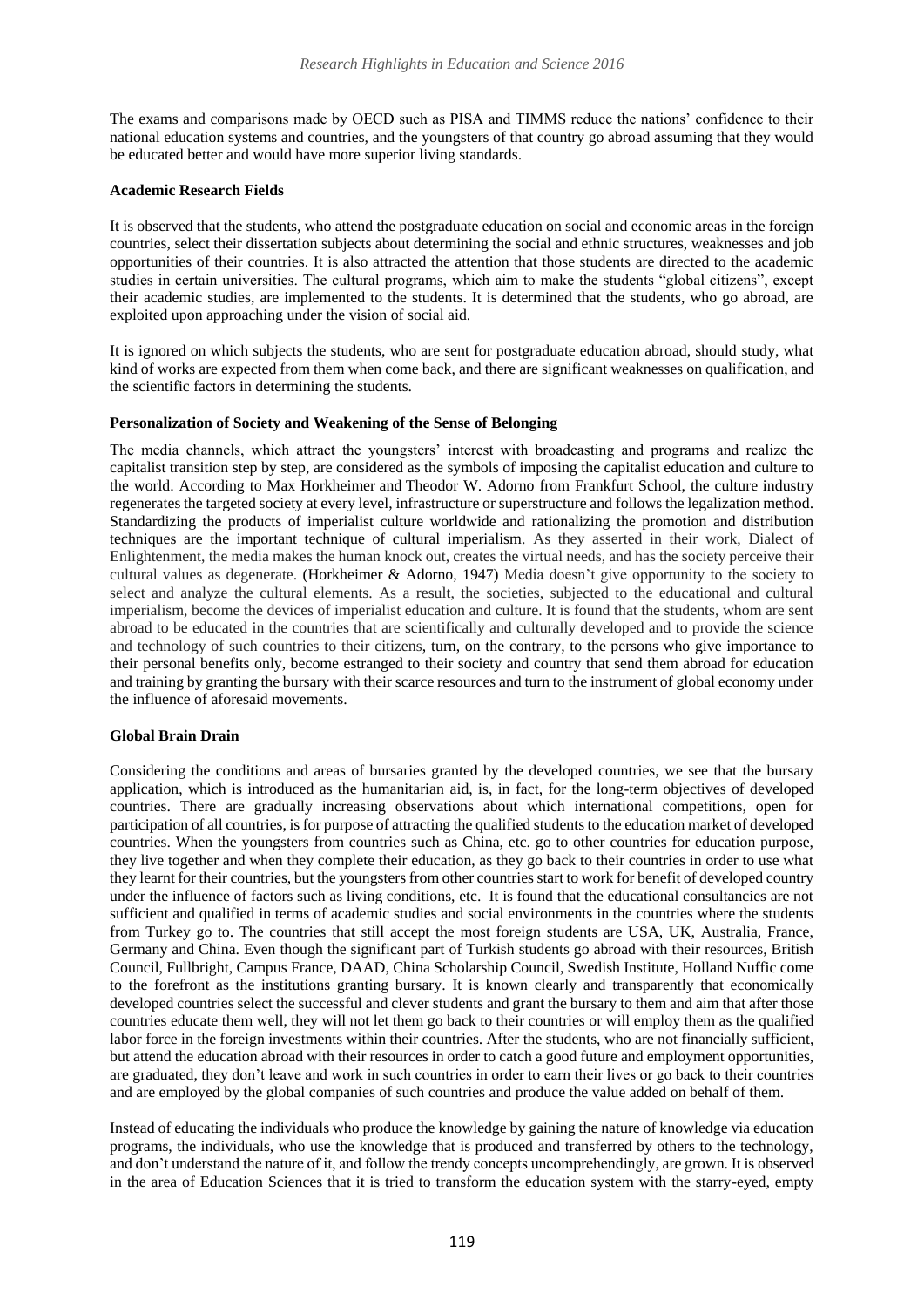concepts. This causes that the resources of developing countries are exploited mostly by the companies and countries that manage the globalization

## **Sustainable Development Goals**

On the other hand, UNICEF and UNESCO determined the negative impact of globalization on the world and people in 17 items and aim to improve them until 2023 (WLL, 2016);

Goal 1. End poverty in all its forms everywhere

Goal 2. End hunger, achieve food security and improved nutrition and promote sustainable agriculture Goal 3.

Ensure healthy lives and promote well-being for all at all ages

Goal 4. Ensure inclusive & equitable quality education and promote lifelong learning opportunities for all

Goal 5. Achieve gender equality and empower all women and girls

Goal 6. Ensure availability and sustainable management of water and sanitation for all

Goal 7. Ensure access to affordable, reliable, sustainable and modern energy for all

Goal 8. Promote sustained, inclusive and sustainable economic growth, full and productive employment and decent work for all Goal

9. Build resilient infrastructure, promote inclusive and sustainable industrialization and foster innovation

Goal 10. Reduce inequality within and among countries

Goal 11. Make cities and human settlements inclusive, safe, resilient and sustainable

Goal 12. Ensure sustainable consumption and production patterns

Goal 13. Take urgent action to combat climate change and its impacts\*

Goal 14. Conserve and sustainably use the oceans, seas and marine resources for sustainable development

Goal 15. Protect, restore and promote sustainable use of terrestrial ecosystems, sustainably manage forests, combat desertification, and halt and reverse land degradation and halt biodiversity loss

Goal 16. Promote peaceful and inclusive societies for sustainable development, provide access to justice for all and build effective, accountable and inclusive institutions at all levels

Goal 17. Strengthen the means of implementation and revitalize the Global Partnership for Sustainable Development

# **CONCLUSION**

In any case, the global capitalism is on the basis of win. With this understanding, all countries and people are perceived as the permanent market which they may be exploited, work with the low salaries for the global companies and may consume their products with higher prices, and it will not be let them getting strong and become competitor anyway, and will continue the consumption. Individually acting of countries and communities, prioritizing their personal gains rather than community and future, and cutting of their ties with the cultural values and beliefs facilitate the business of capitalist understanding.

After the civil war in Syria, the concrete example of this is the effort by developed countries of bringing 5 million people whom are sheltered in Turkey, Jordan and Lebanon and form 86% of all refugees to their countries sorting out the children and youngsters who are graduated from universities and are qualified, as the developed countries don't help them on education (World Bank, 2016).

Capitalism considers the education as "only economic" sector, and excludes the national and humanitarian senses from education. The men are educated in order to serve to the global companies rather than for welfares and futures of them. For this reason, the image and authority of the Ministry of National Education are continuously shaken by failing the FATİH Project, stealing the exam questions, frequently making changes, course books which are misprinted and not distributed in timely manner, inadequate assignments and promotions, destructive news, school buildings which are destroyed by terrorism, and the news about shuttles making traffic accidents, etc. (Küçükcan, 2002). It is aimed to disintegrate the existing mass culture, and tried to destroy the critical point of view in order to reach to a better and more valuable world. Even though significant donations and loans are used in many projects in cooperation with European Union and World Bank, as the institutional capacity could not be created in the Ministry, it is found that the action is carried out in the schools of one organization.

"USA sends MTV and Hollywood to where it cannot enter with [CIA](https://tr.wikipedia.org/wiki/CIA) or army," said Nathan Gardels, the editor of [New Perspectives Quarterly\(](https://www.google.com.tr/url?sa=t&rct=j&q=&esrc=s&source=web&cd=4&cad=rja&uact=8&ved=0ahUKEwj41d6qzv3OAhUHvRoKHSxCDr0QFggwMAM&url=http%3A%2F%2Fsimurg.com.tr%2Ftr-tr%2Furun%2Fdergi-sureli-yayin%2F184105%2Fnpq-turkiye-new-perspectives-quarterly-sayi-2-.aspx&usg=AFQjCNG7amBK_SX3OEuHi2vzTdQf4F0jtw&bvm=bv.131783435,d.d2s)NPQ) related to the cultural imperialism in the first edition of magazine published in Turkey (Gardels, 2014). The big scenario, conforming to this approach, is also performed in Turkey. The funerals of whom lost their lives in terror events, floor shows and game shows, which show that the country is very rich and companies are very generous, are broadcasted in the media. Supporting courses, which are started for the purpose of preparing the students to the student selection and placement exam due to which the demands of students, graduated from high schools, to attend the university may not be met completely, turned to the financing source of a group which brought the religious and ethical motives forefront during the course of time. This group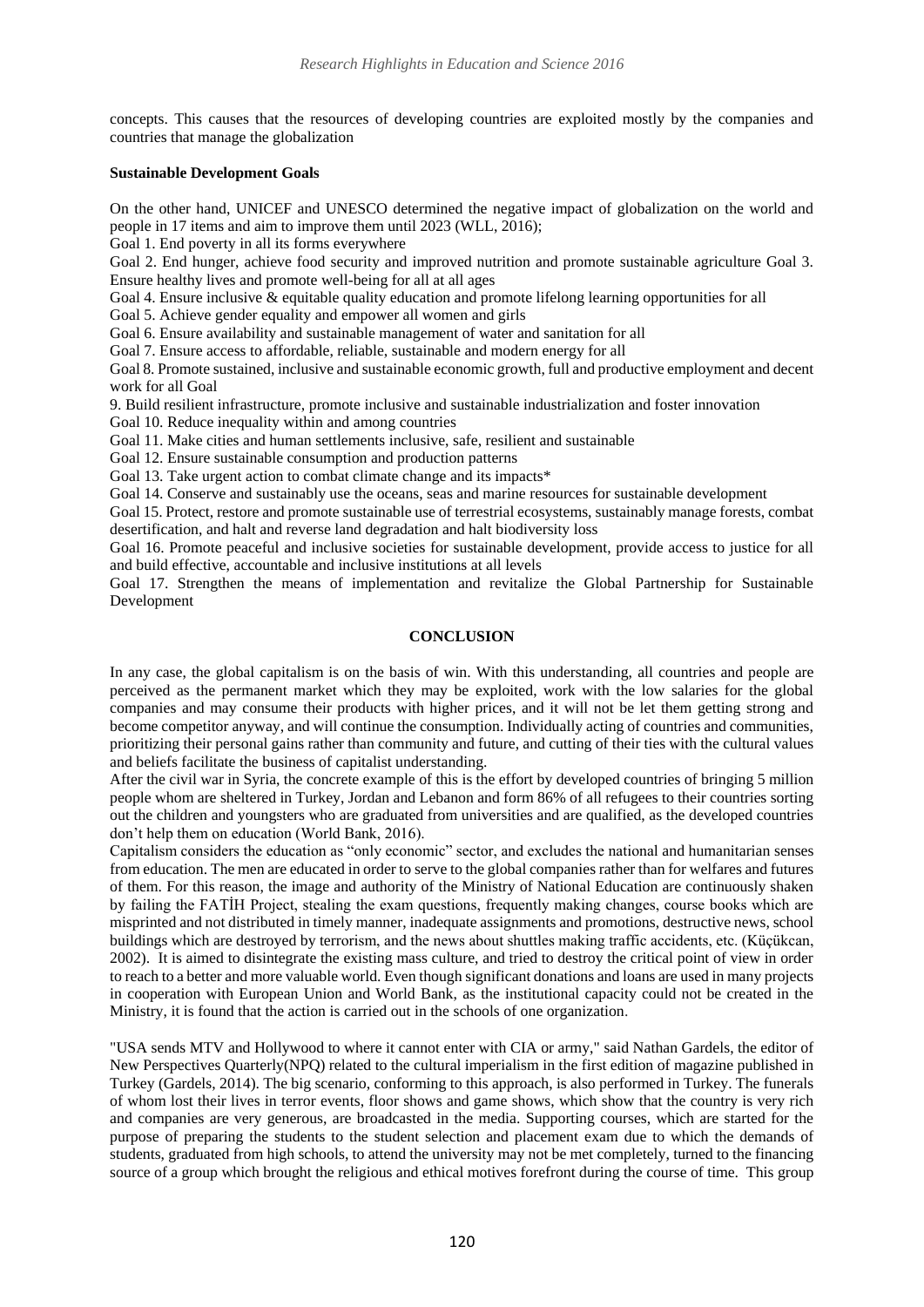obtained and distributed the exam questions via illegal and unethical ways and methods in order that the students, whom they contact with, would be successful in the exams, gave the answers of such questions to some part of students during the exam, intervened to the evaluation of exam papers, etc. and directed the students to the public institutions and organizations and to the primary and secondary schools and military schools that admitted the students via exam. Said structure entered into a new era by establishing the private schools after the courses in the country. The schools, established in the country, were followed by the schools established abroad. It was understood that the amounts of these so-called charity activities, which were introduced and propagated as if they were carried by the benefactors bona fide and outright, were, in fact, were obtained from the citizens and public institutions with illegal methods and those, whom were known as benefactors, on the contrary, took advantage of them. Even though it is not so important at which phase this structure is, it turns into a structure starting from the educational activities which the global capitalism is a wild mediator to the deactivation of constitutional order and hierarchy in all institutions and organizations of the country. The students, whom were sent abroad with the government resources, were selected randomly and were made the persons who were acting against the country. Said structure destroyed the religious, ethical and cultural fundamentals with various methods in order to achieve its objective, as Nathan Gardels stated. The growth and security problems, which the country concentrates on, may the reason of why the reaction delays. It becomes clear with the coup attempt that the children, whom have been educated by the group with outer connection with special brain washing methods in the private teaching institutions and private schools for years, are assigned to the important offices in the government and internal and external security institutions. Experiences, before and after the coup attempt on 15 July 2016, tell that the parallel government structuring starts from the education system by exploiting the cultural values of our people during 40 year period. It is seen that the aforesaid change is planned and implemented by moving away the students whom their questioning capability is destroyed from the culture of society which they are the members of it, then, degenerating the cultural values, increasing the individualism, and making the people the members of global system. Trying to stop by force the process of renovation and repairing the education system, which starts with closing of private teaching institutions by the Ministry of National Education at the point where the Ministry feels itself the strongest, makes urgent and critical that Turkey should take the important lessons from it and should strengthen its immunity system. So, the destruction that is faced at the national education system should be reconstructed by implementing an urgent Action Plan, prepared in accordancewith the recommendations given below.

## **RECOMMENDATIONS**

- After the coup attempt on 15 July 2016, 60.000 teachers were dismissed, and 1.017 private schools and 823 private dormitories and hostels, 283 private courses and 17 universities were closed, and about 400.000 students changed their schools (AA, 2016).
- The number of administrative actions, currently continuing against the Ministry's staff and students' guardians, is about 100.000. This shows that much more attention should be paid to the teachers and students, and the social rights of teachers should be improved. The adequacy should be considered in assignment and promotion of teachers and administrators of education institutions again.
- Misinterpretation of the concepts of competition, determining the university president by election and autonomy negatively affected the universities.
- TALIS is the international survey that offers an opportunity for teachers and school leaders to have their say in six main areas: Learning environment, appraisal and feedback, teaching practices and classroom environment, development and support, school leadership self-efficacy and job satisfaction. The findings of survey 2013 is the representative of over 5 million teachers in 34 countries. The rank of Turkey in TALIS as rating and irregularity in the distribution attract the attention. The reasons of difference in a structure, which is based on the wage system and human resources within the same legislation, should be the separate research subject. In order to recover the situation, the teachers should be able to follow both technologic developments in their fields and education technologies and it should be ensured that the teachers are able to use them in education. The laboratories that practices require, should be established and renovated. The curriculum and course materials should be improved, and the missing items of education laboratories should be supplied. The source books, which the teachers may benefit from, should be increased. The foreign language education should be improved, and the attention should also be paid to the foreign languages other than English. The curriculum and content of vocational education should be adapted to the professional standards.
- It is observed that the achievement difference between the school types, provinces, classrooms, teachers and students in education is enhanced too much. Therefore, the education quality assurance system should be established in the schools, and considering the outputs of system, the curriculum, course books and teachers should always be improved. The average age of teachers in the schools is getting younger in Turkey. Average service year of teachers in some schools reduce to 3 years. For this reason, auditing the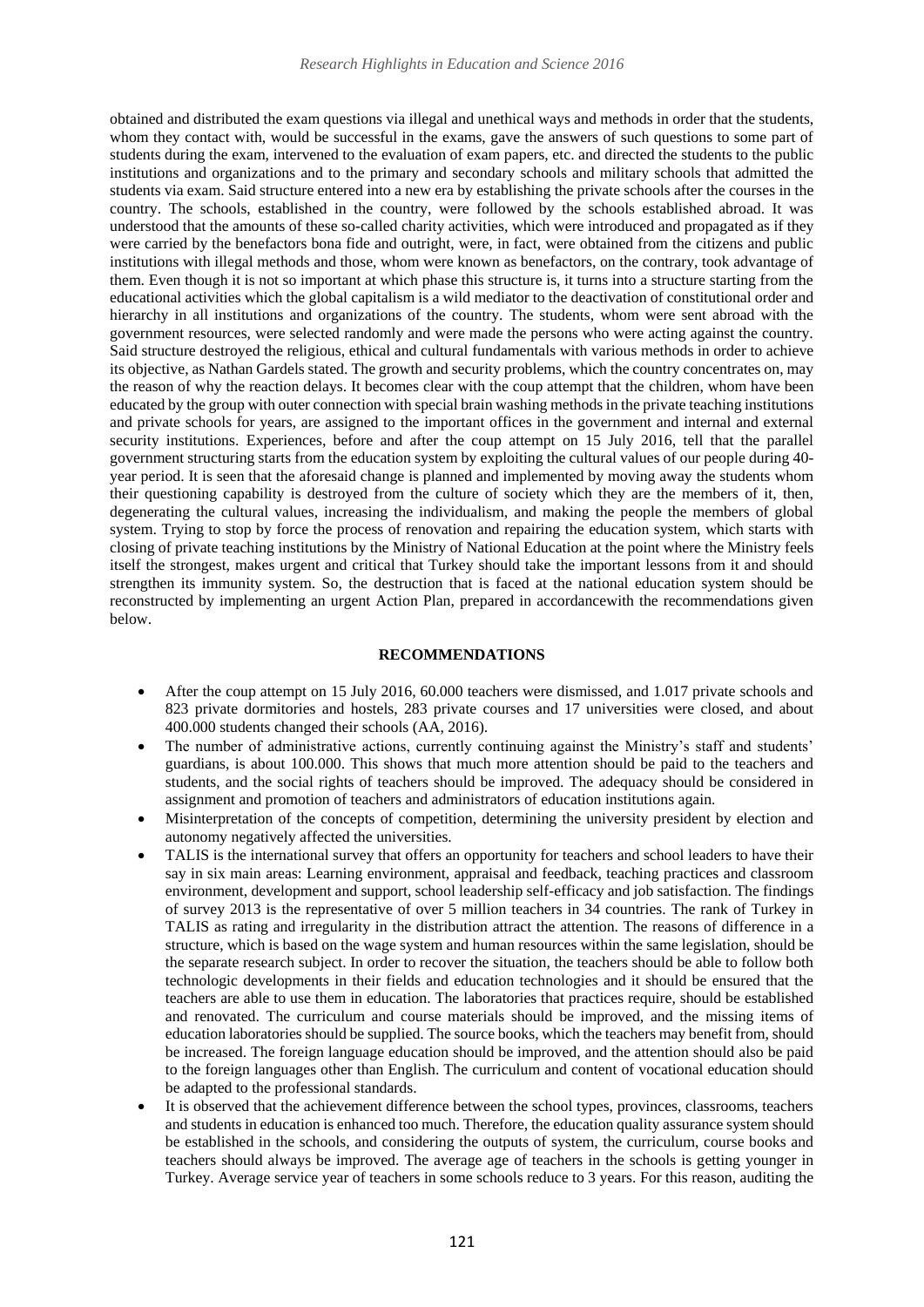education and knowledge and experience supports, provided to the younger teachers in education and classroom management, should be enhanced.

- It is found that the lands that are provided by the citizens in the regions, where they are opened for settlement with a plan based on the Settlement Law without charge in order to build up the school, are given to the schools with outer connection, instead of MoNE. According to the OECD researchers, the quality of education environment may enhance the success in education at 25%. Using quality of school buildings, their outbuildings, security and conditions conforming to the health should be improved. The health care services should be provided to the students and teachers in the school.
- The difference between performing the same procedure in the different units increases much. It is found that this is used to direct the students to the certain private schools upon their guardians decide that the businesses are not conducted well in the state schools. So, the business processes and maximum processing times should be considered, completed and announced.
- FATİH Project is the prestige project of Turkish education system, and only 10% of it was completed within the period when it was planned to complete. The outputs of project become much more important today. The administrative queries about the project reveal the conscious external interventions. Therefore, the project should be revised and completed with the steps to be taken until the end of 2017.
- As Turkey takes the measures against the aforesaid external interventions, it should ensure the adaptation of Syrian and Iraqi children who are in misery to the life, attending them the education, preparing them to the future and continuing to be the example to the world leaders and international institutions.
- The number of school and classroom should be increased; the number of student per classroom should be minimized in order to ensure the efficient teaching and meaningful learning; to provide the interaction between the teacher-student, student-student, and student- material.
- The classroom, workshop, laboratory and other learning environments and teaching-learning materials should be the brain-friendly, student-friendly and teacher-friendly education environments where will ensure that the students will understand the nature of knowledge and will produce it.
- The programs and teaching environments of Education Faculties that educate the teachers should be so arranged that the teacher candidates will learn and teach their areas meaningfully.
- The comprehensive researches should be executed in each of the problem headings.

# **REFERENCES**

|            |         |                                                                         |           |              |              |             | AA (2016). Number of Closed Private School. Retrieved from http://aa.com.tr/tr/egitim/kapatilan-ozel-okul-  |           |      |
|------------|---------|-------------------------------------------------------------------------|-----------|--------------|--------------|-------------|-------------------------------------------------------------------------------------------------------------|-----------|------|
|            |         | sayisi-bin-17ye-yukseldi/628078                                         |           |              |              |             |                                                                                                             |           |      |
|            |         |                                                                         |           |              |              |             | AFAD (2016). Presidency of Disaster and Emergency Management. Retrieved from www.afad.gov.tr                |           |      |
|            |         | Brown, M. B. (1974). The economics of imperialism. Penguin Books.       |           |              |              |             |                                                                                                             |           |      |
|            |         |                                                                         |           |              |              |             | CE (2016). Collier's Encyclopedia. Retrieved from https://global.britannica.com/topic/Colliers-Encyclopedia |           |      |
| <b>CES</b> | (2016). | China                                                                   | Education |              | Systems,     | CIA.        | Report                                                                                                      | Retrieved | from |
|            |         | https://www.cia.gov/library/readingroom/docs/polo-26.pdf                |           |              |              |             |                                                                                                             |           |      |
|            |         | Gallino L. (2007). Globalization and Inequality. Ankara: Dost Kitabevi. |           |              |              |             |                                                                                                             |           |      |
| Gardels    | N.      | (2014).                                                                 | New       | Perspectives |              | Quarterly.  | Retrieved                                                                                                   | 2016      | from |
|            |         | http://www.digitalnpq.org/about/gardels.html                            |           |              |              |             |                                                                                                             |           |      |
|            |         |                                                                         |           |              |              |             | Horkheimer M. & Adorno T.W. (1947). Dialect of Enlightenment. Amsterdam: Querido Publishing.                |           |      |
|            |         |                                                                         |           |              |              |             | http://www.washingtonpost.com/wp-dyn/content/article/2006/10/10/AR2006101001442.html, 01.09.206             |           |      |
|            |         | IIF (2016). About the IIF. Retrieved from http://www.iif.com/about/bod/ |           |              |              |             |                                                                                                             |           |      |
| İŞKUR.     |         | (2016).                                                                 |           | Employment   |              | Statistics. | Retrieved                                                                                                   |           | from |
|            |         | http://www.iskur.gov.tr/kurumsalbilgi/istatistikler.aspx#dltop          |           |              |              |             |                                                                                                             |           |      |
| KB         | (2016). | Development Plan                                                        |           | of           | Turkey       |             | 2014-2018.                                                                                                  | Retrieved | from |
|            |         | http://www.kalkinma.gov.tr/Lists/Kalknma%20Planlar                      |           |              |              |             |                                                                                                             |           |      |
|            |         |                                                                         |           |              |              |             | KB (2016). Yearly Development Program of Turkey (2016). Retrieved from www.kalkinma.gov.tr                  |           |      |
|            |         |                                                                         |           |              |              |             | Küçükcan U. (2002). Frankfurt School and Works on Mass Culture, Ankara: Kurgu Periodical.                   |           |      |
|            |         | Lenin V. (1916). Imperialism,                                           |           | the Highest  | <i>Stage</i> | of          | Capitalism.                                                                                                 | Retrieved | from |
|            |         | https://www.marxists.org/archive/lenin/works/1916/imp-hsc/              |           |              |              |             |                                                                                                             |           |      |
|            |         |                                                                         |           |              |              |             | McLaren P., Farahmandpur R. (2001). Against Globalization and The New Imperialism: Toward A Revolutionary   |           |      |
|            |         | Pedagogy. Los Angeles Journal of Teacher Education, 52(2), 136-150.     |           |              |              |             |                                                                                                             |           |      |
|            |         |                                                                         |           |              |              |             | MD. (2015). Making Turkish Universities the Attraction Centers for the International Students based on the  |           |      |
|            |         |                                                                         |           |              |              |             | <i>Internationalization of Higher Education;</i> Ministry of Development.                                   | Retrieved | from |
|            |         |                                                                         |           |              |              |             | www.kalkinma.gov.tr/Lists/Yaynlar/Attachments/647/Uluslararasi_Ogrenci_Raporu_2015.pdf.pdf                  |           |      |
|            |         |                                                                         |           |              |              |             | ME. (2016). Foreign Trade Statistics, Ministry of Economy. Retrieved from www.ekonomi.gov.tr                |           |      |
|            |         |                                                                         |           |              |              |             | MER (2016) Education Statistics Ministry of National Education Retrieved from www.meb.gov.tr                |           |      |

Education Statistics, Ministry of National Education. Retrieved from www.meb.gov.tr MEB (2016). Strategic Plan and Activity Reports Ministry of National Education. Retrieved from www.meb.gov.tr